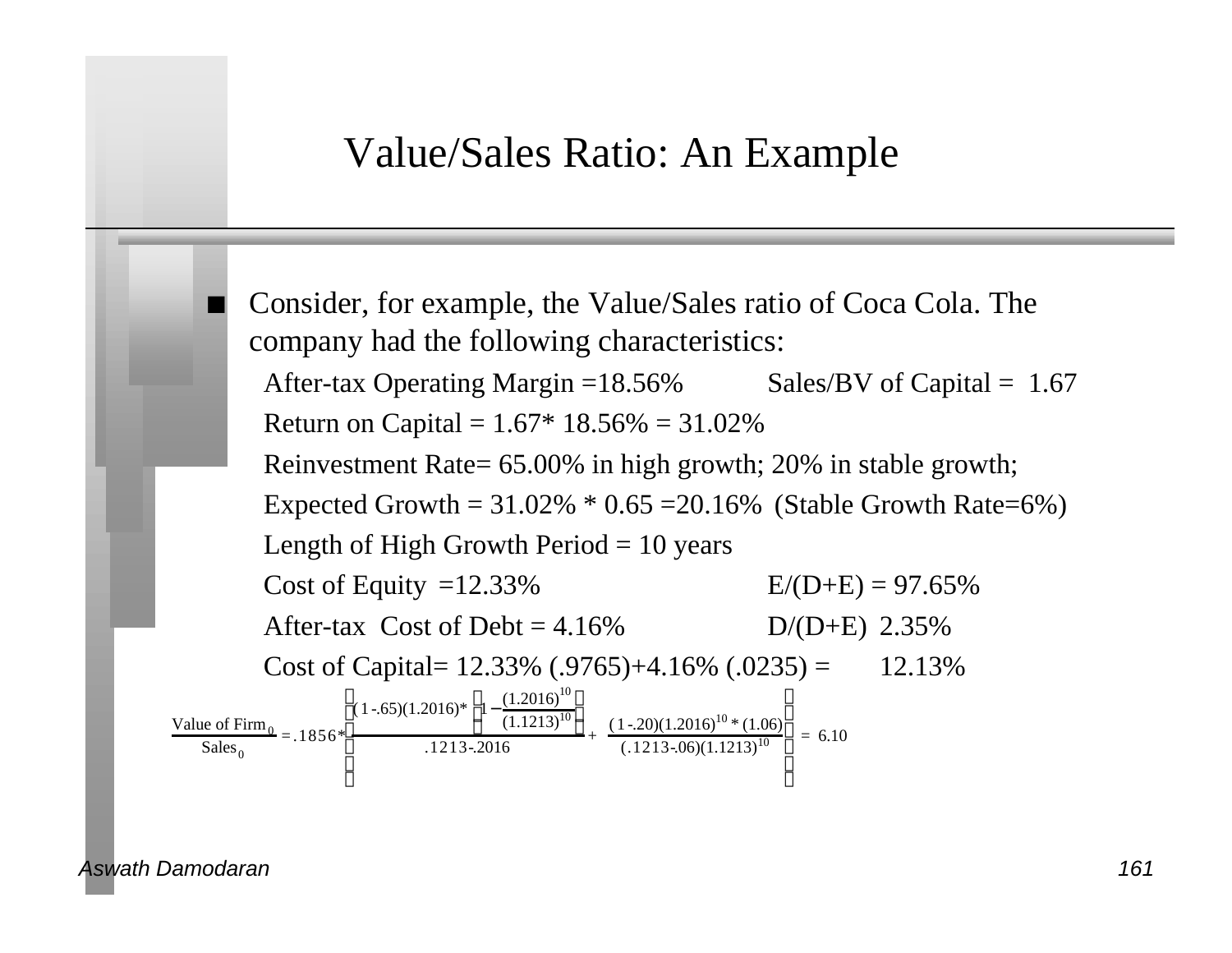# Value Sales Ratios and Operating Margins

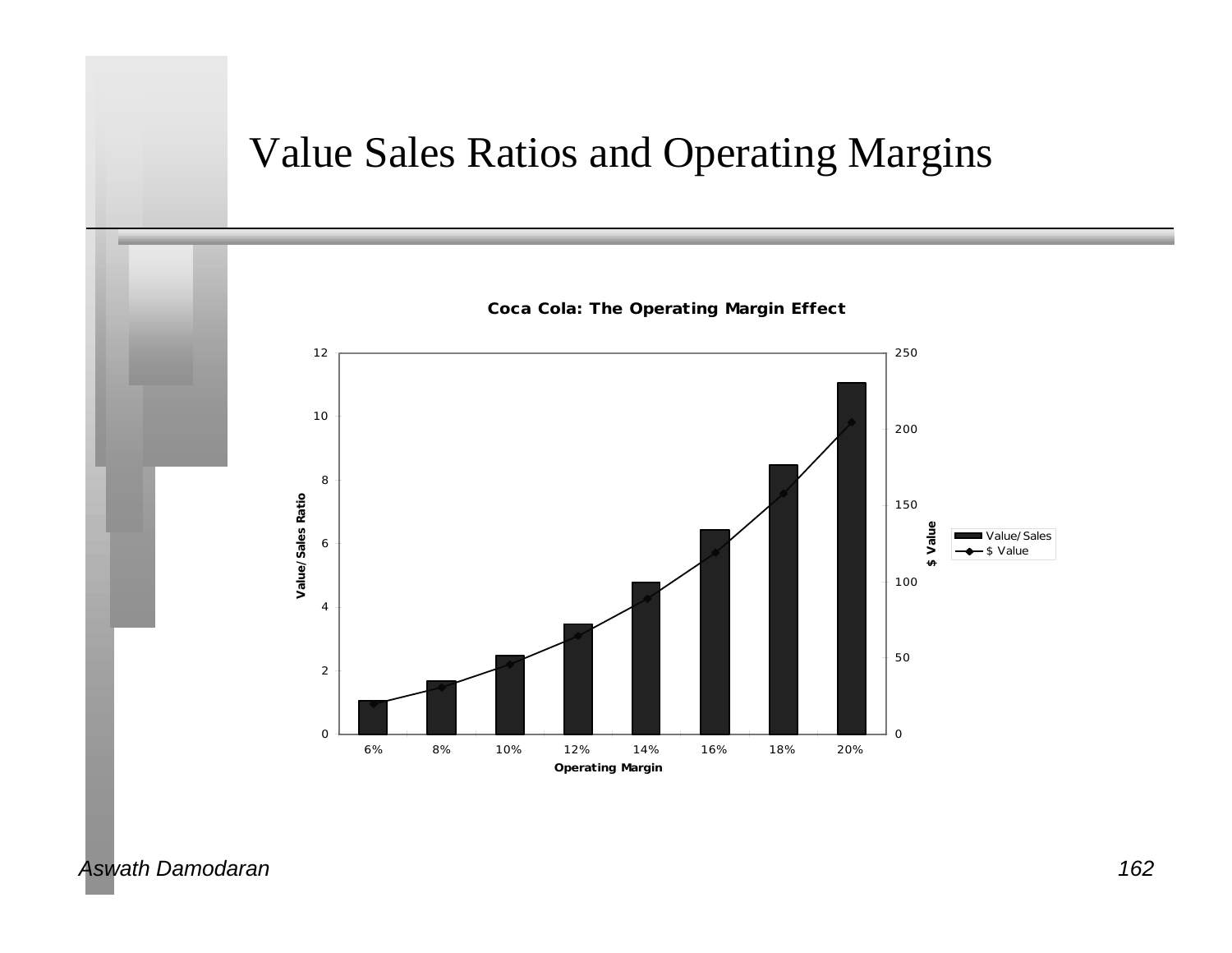#### U.S. Specialty Retailers: V/S vs Operating Margin

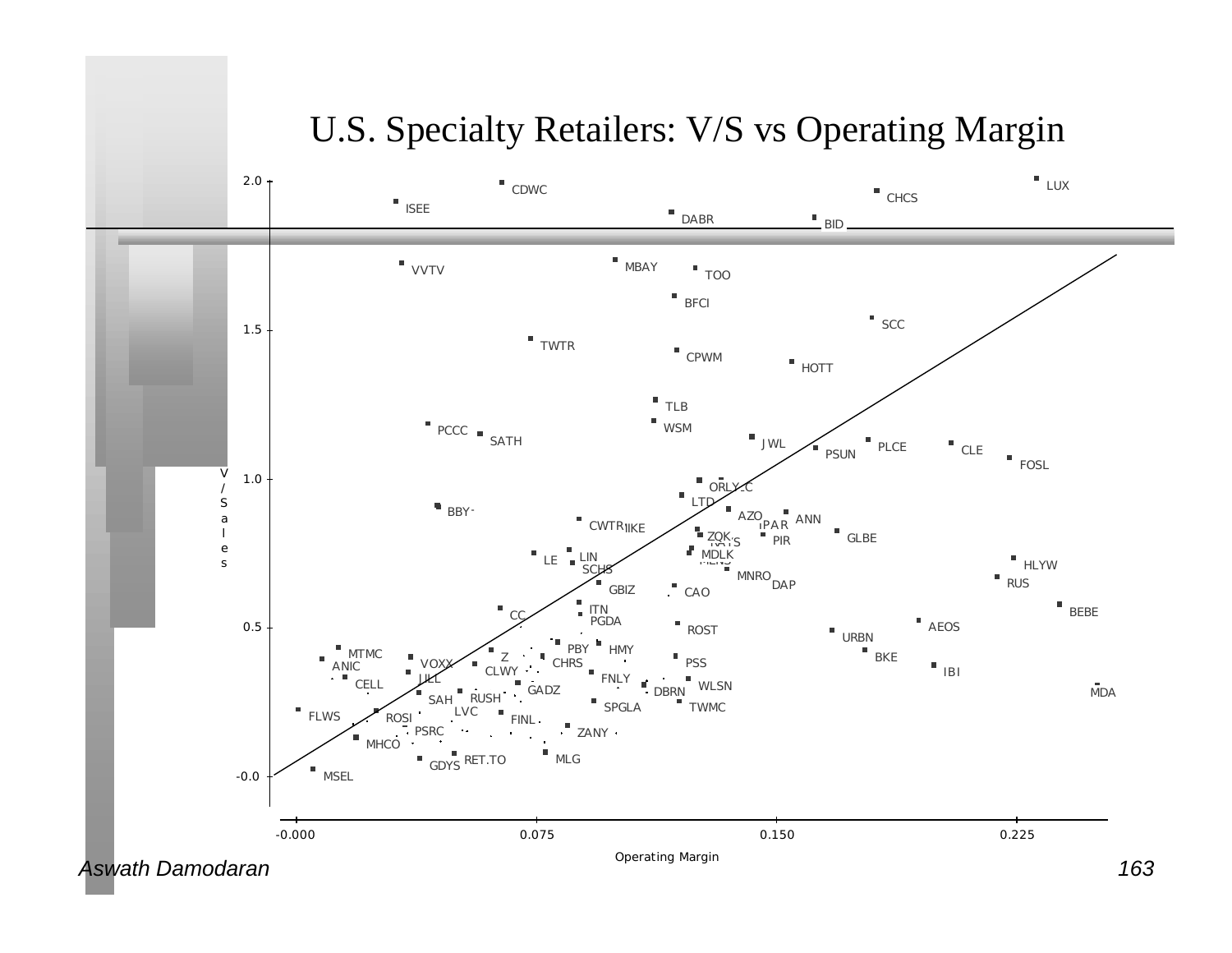### Brand Name Premiums in Valuation

You have been hired to value Coca Cola for an analyst reports and you have valued the firm at 6.10 times revenues, using the model described in the last few pages. Another analyst is arguing that there should be a premium added on to reflect the value of the brand name. Do you agree?

o Yes

o No

Explain.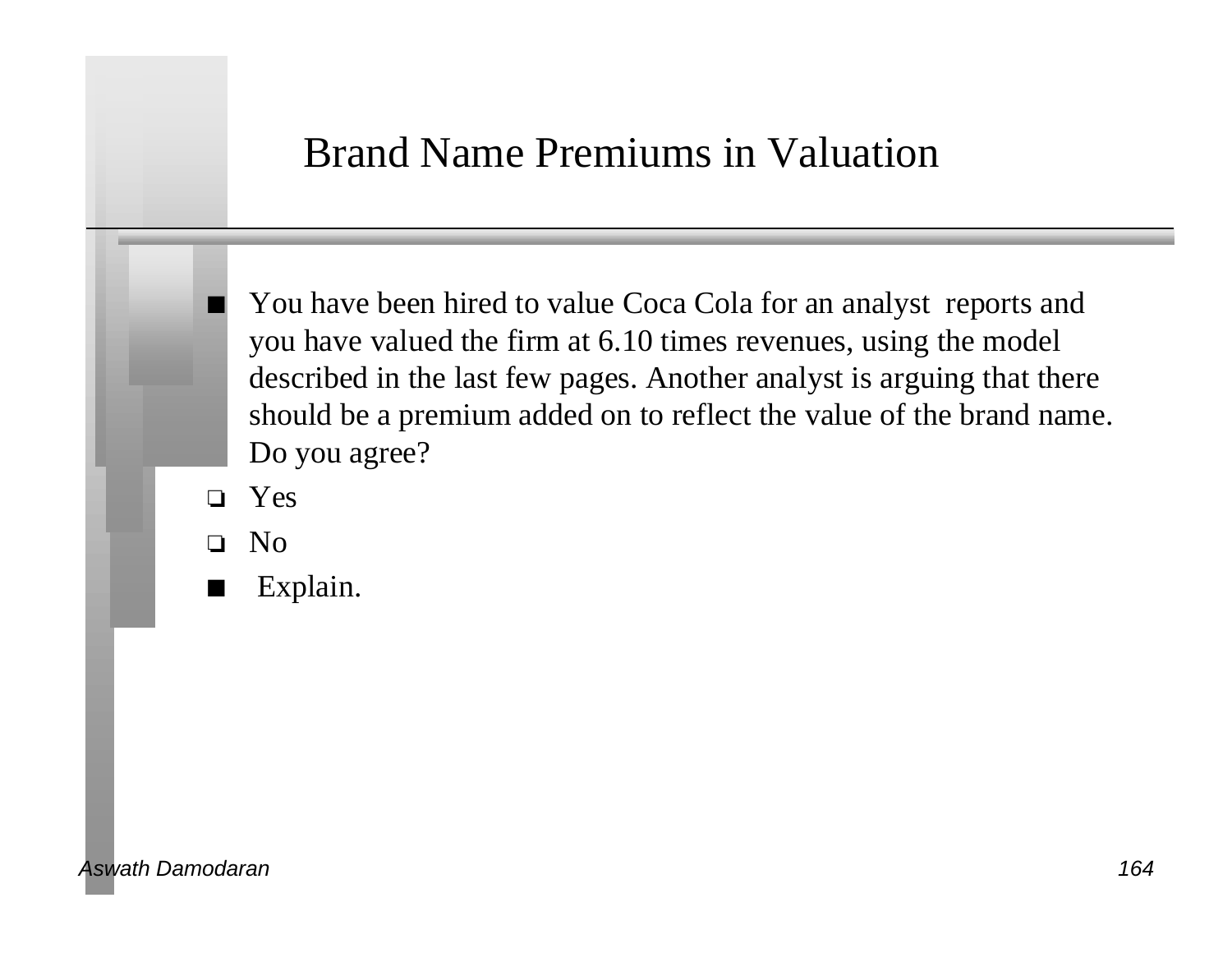## The value of a brand name

- One of the critiques of traditional valuation is that is fails to consider the value of brand names and other intangibles.
- The approaches used by analysts to value brand names are often adhoc and may significantly overstate or understate their value.
- One of the benefits of having a well-known and respected brand name is that firms can charge higher prices for the same products, leading to higher profit margins and hence to higher price-sales ratios and firm value. The larger the price premium that a firm can charge, the greater is the value of the brand name.
- In general, the value of a brand name can be written as: Value of brand name  $= {(V/S)_b-(V/S)_g}$   $*$  Sales  $(V/S)_{b}$  = Value of Firm/Sales ratio with the benefit of the brand name  $(V/S)g =$  Value of Firm/Sales ratio of the firm with the generic product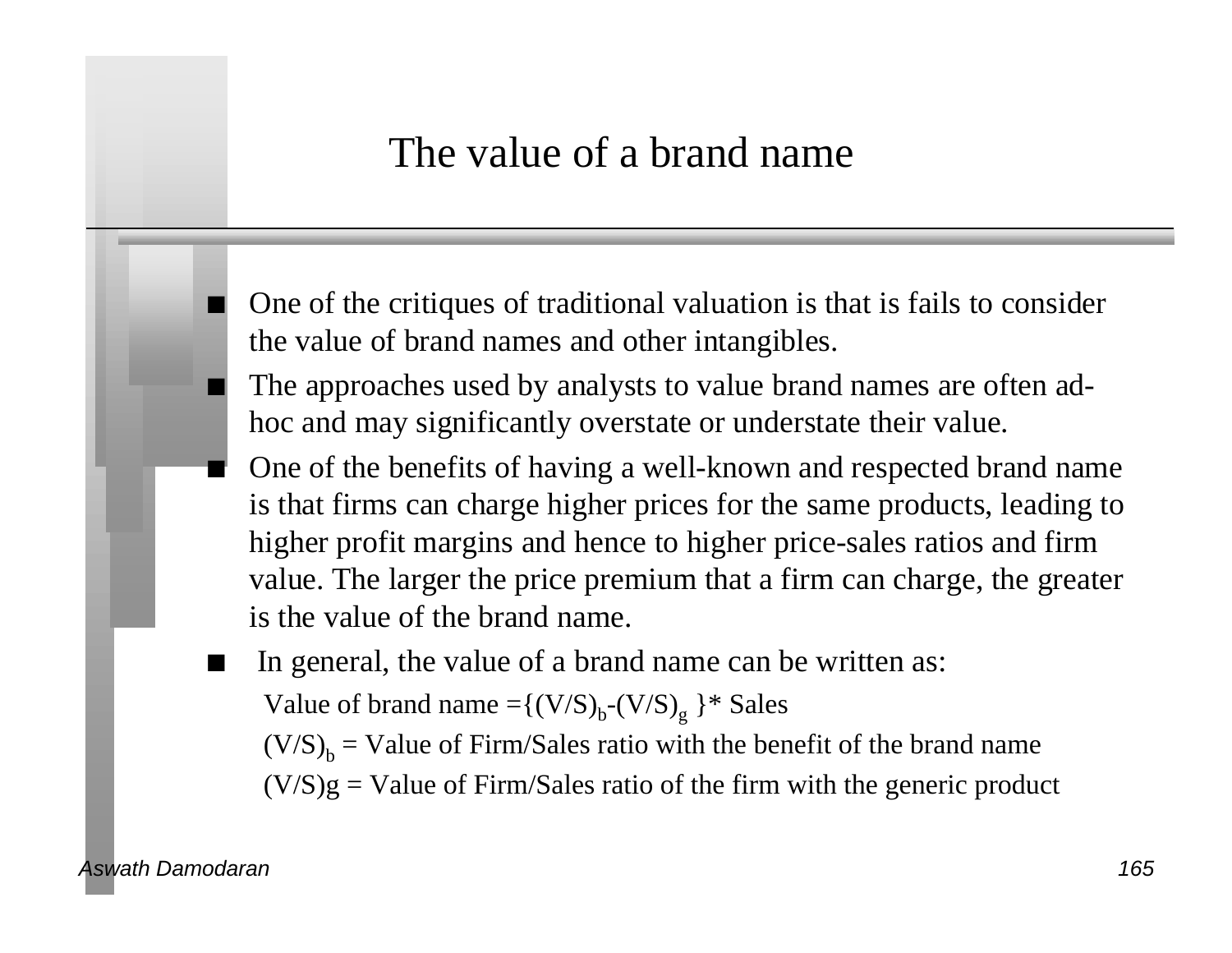# Illustration: Valuing a brand name: Coca Cola

|                         |                            | Coca Cola       | <b>Generic Cola Company</b> |
|-------------------------|----------------------------|-----------------|-----------------------------|
|                         | <b>AT Operating Margin</b> | 18.56%          | $7.50\%$                    |
|                         | Sales/BV of Capital        | 1.67            | 1.67                        |
|                         | <b>ROC</b>                 | 31.02%          | 12.53%                      |
|                         | <b>Reinvestment Rate</b>   | 65.00% (19.35%) | 65.00% (47.90%)             |
|                         | <b>Expected Growth</b>     | 20.16%          | 8.15%                       |
|                         | Length                     | 10 years        | $10$ yea                    |
|                         | <b>Cost of Equity</b>      | 12.33%          | 12.33%                      |
|                         | $E/(D+E)$                  | 97.65%          | 97.65%                      |
|                         | AT Cost of Debt            | 4.16%           | 4.16%                       |
|                         | $D/(D+E)$                  | 2.35%           | 2.35%                       |
|                         | Cost of Capital            | 12.13%          | 12.13%                      |
|                         | <b>Value/Sales Ratio</b>   | 6.10            | 0.69                        |
| <b>Aswath Damodaran</b> |                            |                 | 166                         |